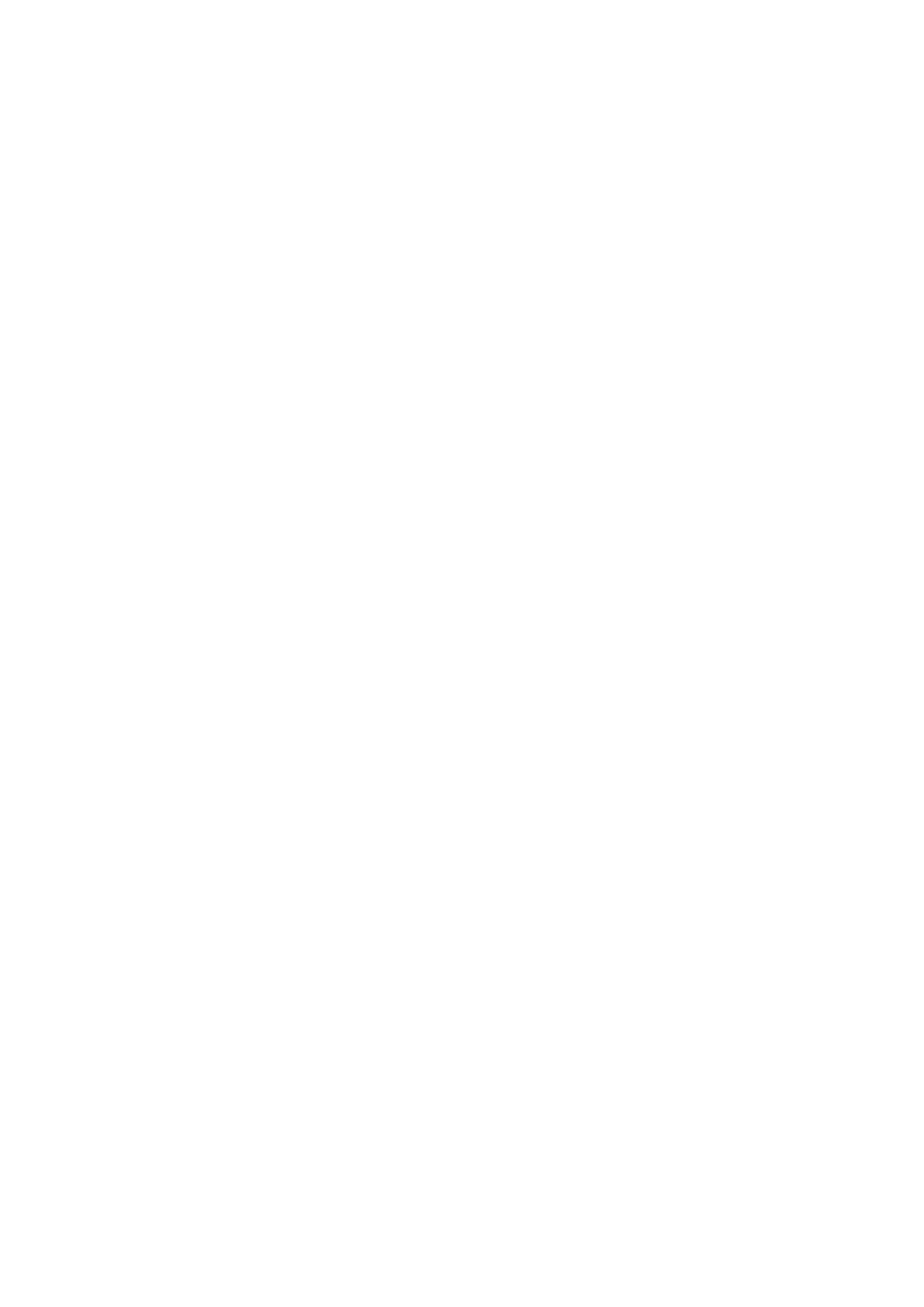# **Electricity Industry (Obligation to Connect) Regulations 2005**

## **Contents**

|          | Part 1 — Preliminary                         |                          |
|----------|----------------------------------------------|--------------------------|
| 1.<br>2. | Citation<br>Terms used in these regulations  | 1<br>$\mathbf{1}$        |
|          | <b>Part 2 — Additional licence</b>           |                          |
|          | conditions                                   |                          |
| 3.       | Distributor's licence                        | 3                        |
|          | Part 3 – Premises not attached               |                          |
| 4.       | Obligation to attach or connect premises     | 4                        |
| 5.       | Details of obligation to attach or connect   | $\overline{\mathcal{L}}$ |
| 5A.      | Requirements for installation of SPS         | 6                        |
| 6.       | Time for complying with obligation           | $\overline{7}$           |
|          | <b>Part 4 – Premises already attached</b>    |                          |
| 7.       | Obligation to energise premises              | 9                        |
| 8.       | Time for complying with obligation           | 9                        |
|          | Part 5 — Decommissioning                     |                          |
|          | distribution systems                         |                          |
| 9.       | Term used: commencement day                  | 11                       |
| 10.      | Application of Part                          | 11                       |
| 11.      | Preserved obligation to connect              | 11                       |
| 12.      | Notice of proposed decommissioning           | 12                       |
| 13.      | Price-capping for arrangement sought or      | 12                       |
|          | application made during 2-year notice period |                          |

As at 06 Nov 2021 Version 00-b0-00 Page i Published on www.legislation.wa.gov.au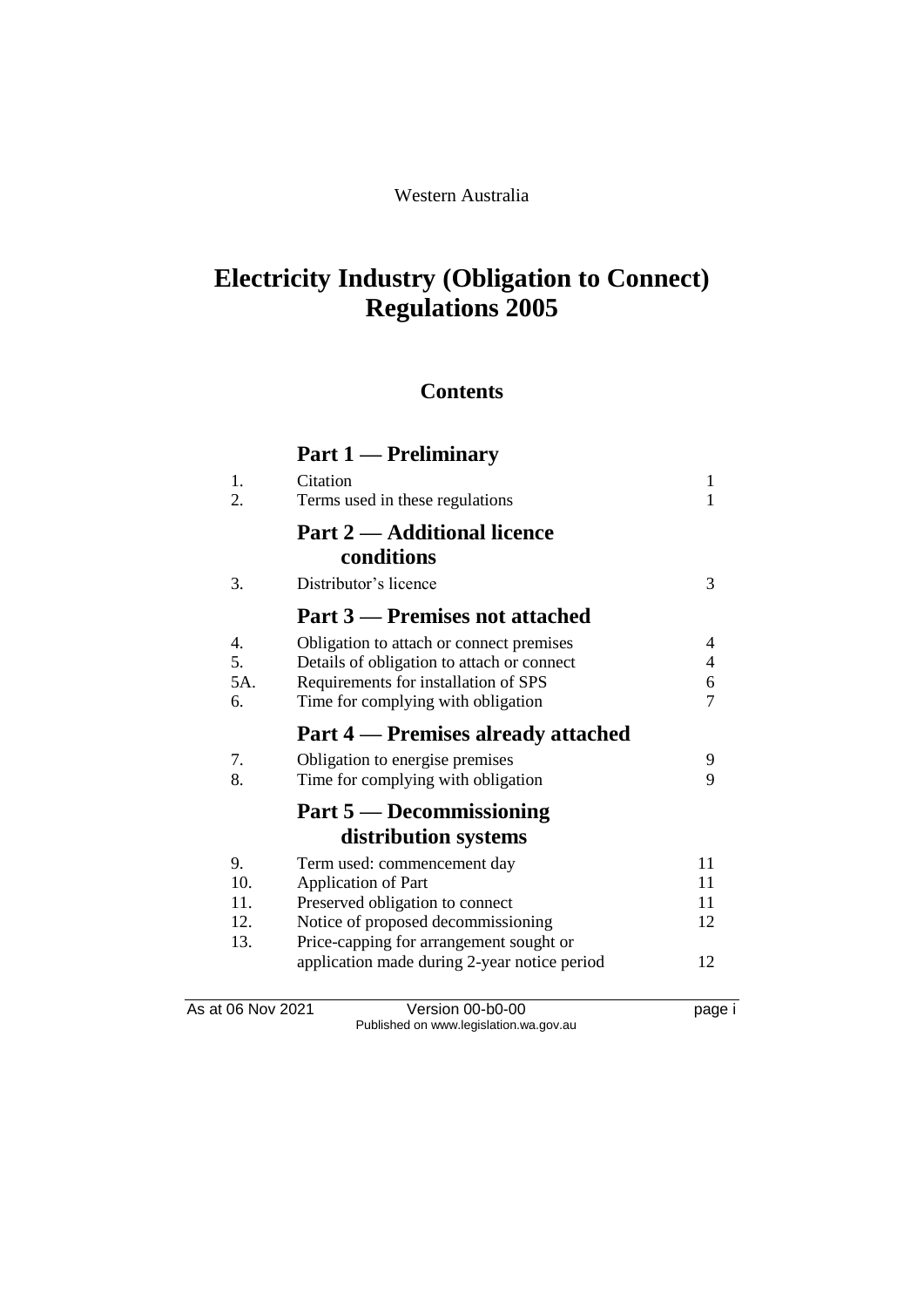#### **Contents**

**Notes** Compilation table 15

**Defined terms**

page ii Version 00-b0-00 As at 06 Nov 2021 Published on www.legislation.wa.gov.au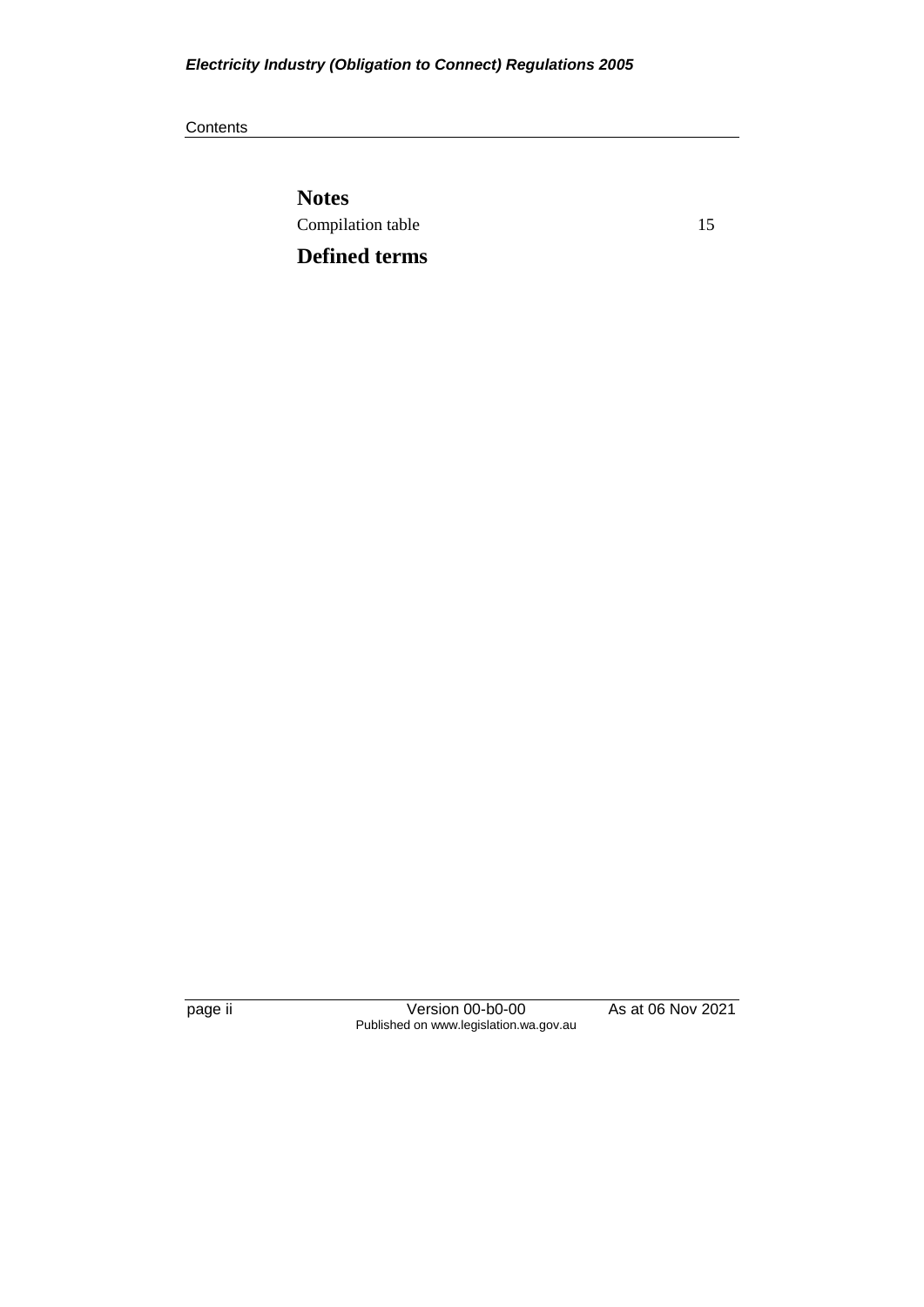# **Electricity Industry (Obligation to Connect) Regulations 2005**

## **Part 1 — Preliminary**

## **1. Citation**

These regulations are the *Electricity Industry (Obligation to Connect) Regulations 2005*.

## **2. Terms used in these regulations**

In these regulations, unless the contrary intention appears —

*attach* means to do all that is needed to connect premises to a distribution system except energise the premises;

*business day* means a day that is not a Saturday, a Sunday, or a public holiday;

*customer* means a customer who consumes not more than 160 MWh of electricity per annum;

*distributor*, in relation to a distribution system, means the licensee holding a distribution licence or an integrated regional licence authorising the licensee to operate the distribution system;

*energise* means to complete a connection by establishing, at the meter through which electricity is to be supplied to a customer's premises, a voltage that is capable of being sustained under the expected load conditions;

### *metropolitan area* means —

- (a) the region described in the Third Schedule to the *Metropolitan Region Town Planning Scheme Act 1959*;
- (b) the districts under the *Local Government Act 1995* named Mandurah and Murray; and

As at 06 Nov 2021 Version 00-b0-00 Page 1 Published on www.legislation.wa.gov.au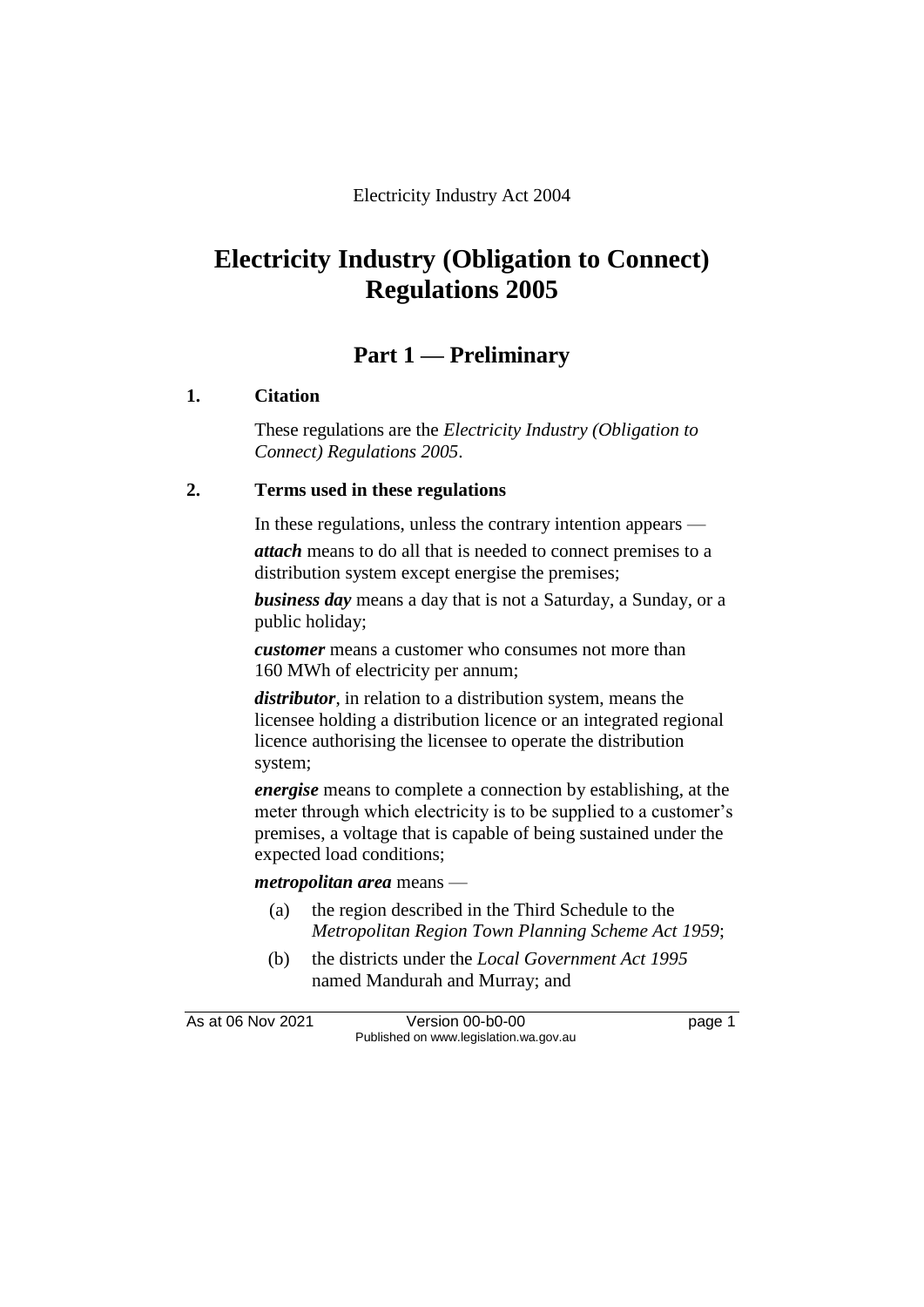- (c) the townsites, as defined in the *Land Administration Act 1997* section 3(1), named —
	- (i) Albany;
	- (ii) Bunbury;
	- (iii) Geraldton;
	- (iv) Kalgoorlie;
	- (v) Boulder;
	- (vi) Karratha;
	- (vii) Port Hedland; and
	- (viii) South Hedland;

*premises* means premises owned or occupied by a new or existing customer;

*retailer* means a licensee holding —

- (a) a retail licence; or
- (b) an integrated regional licence authorising the licensee to sell electricity to customers;

*SPS* means stand-alone power system.

*[Regulation 2 amended: SL 2021/185 r. 7.]*

page 2 Version 00-b0-00 As at 06 Nov 2021 Published on www.legislation.wa.gov.au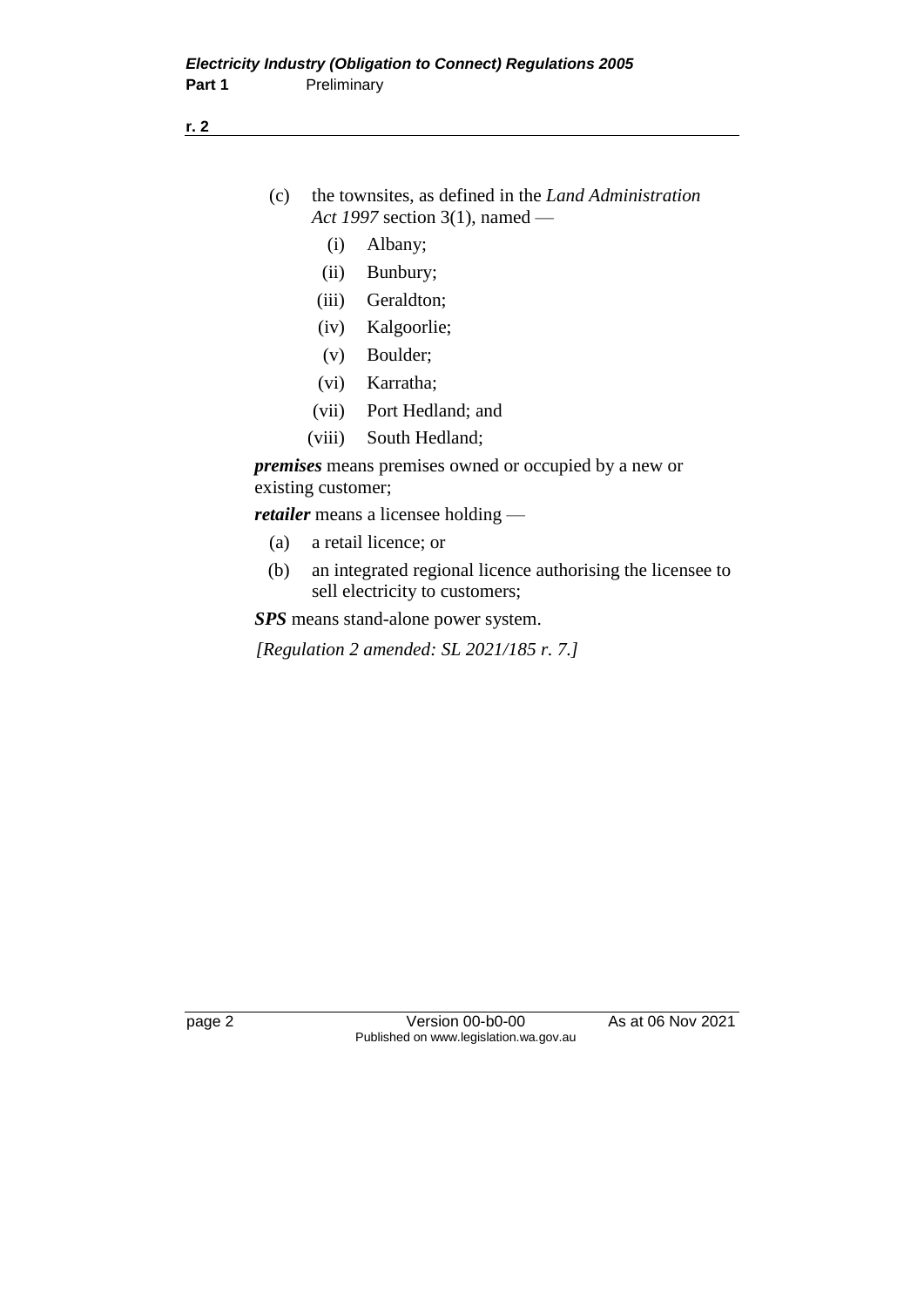## **Part 2 — Additional licence conditions**

## **3. Distributor's licence**

It is a condition of the licence held by a distributor that the distributor must comply with any obligation that regulation 4 or regulation 7(1) or Part 5 imposes on the distributor.

*[Regulation 3 amended: SL 2021/185 r. 8.]*

As at 06 Nov 2021 Version 00-b0-00 Page 3 Published on www.legislation.wa.gov.au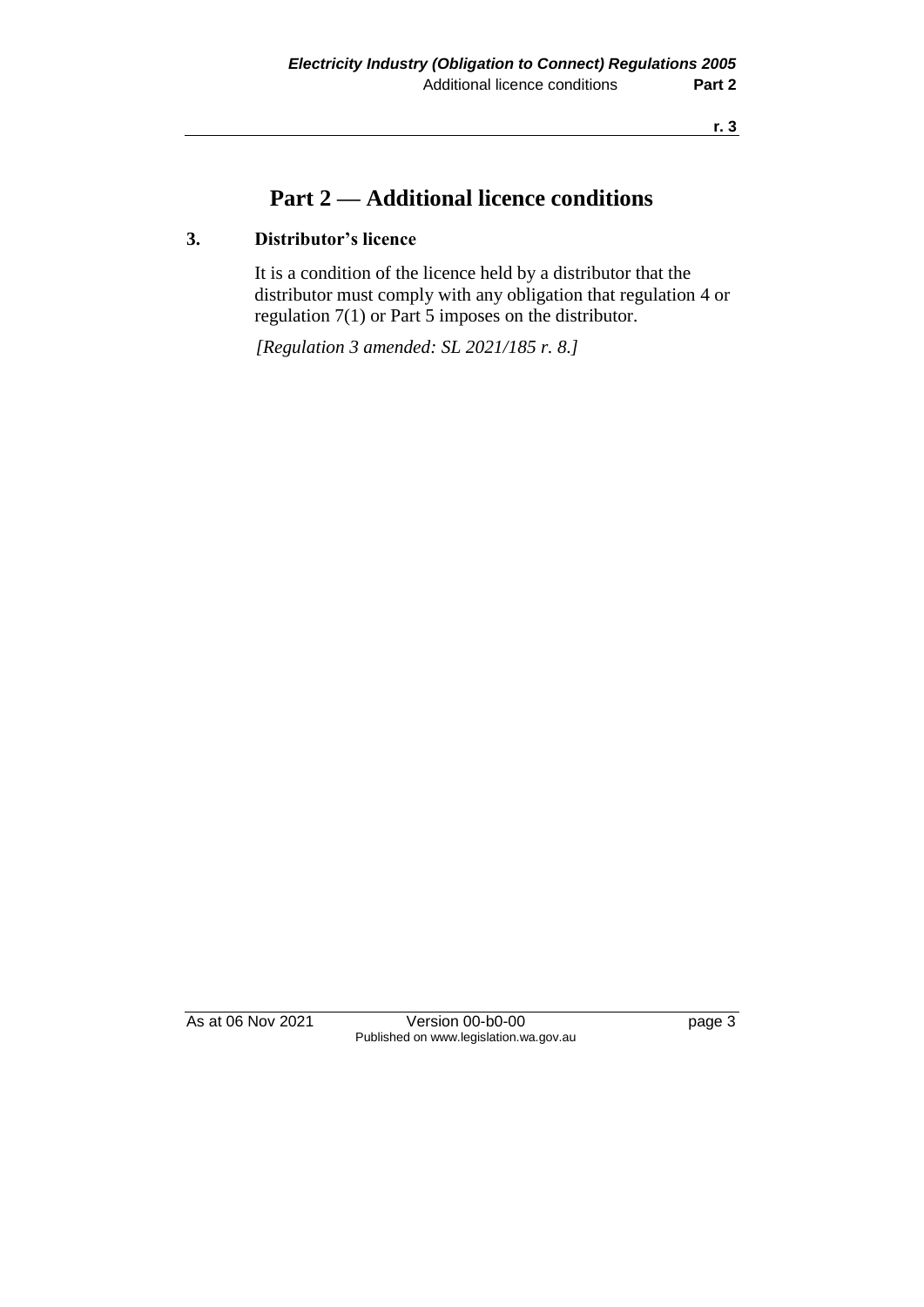## **Part 3 — Premises not attached**

## **4. Obligation to attach or connect premises**

- (1) This regulation applies if premises are not attached to a distribution system (including a distribution system that is part of an SPS) and —
	- (a) a retailer seeks to make arrangements with the distributor for the premises to be attached or connected; or
	- (b) a customer applies to the distributor for the premises to be attached.
- (2) The distributor must, in the circumstances described in regulation 5(1), either —
	- (a) attach or connect the premises to the system, as the case requires; or
	- (b) provide an SPS for the supply of electricity to the premises.

Note for this subregulation:

The capacity of the Electricity Networks Corporation and the Regional Power Corporation to provide an SPS may be limited by the Code: see section 105(1)(cb) of the Act.

*[Regulation 4 inserted: SL 2021/185 r. 9.]*

## **5. Details of obligation to attach or connect**

- (1) An obligation under regulation 4 in relation to premises arises only if  $-$ 
	- (a) the distribution system would not need to be extended by more than 100 metres to enable the premises to be attached or connected to the system; and
	- (b) each requirement, if any, that the distributor imposes under subregulation (2), (3) or (4A) has been satisfied.

page 4 Version 00-b0-00 As at 06 Nov 2021 Published on www.legislation.wa.gov.au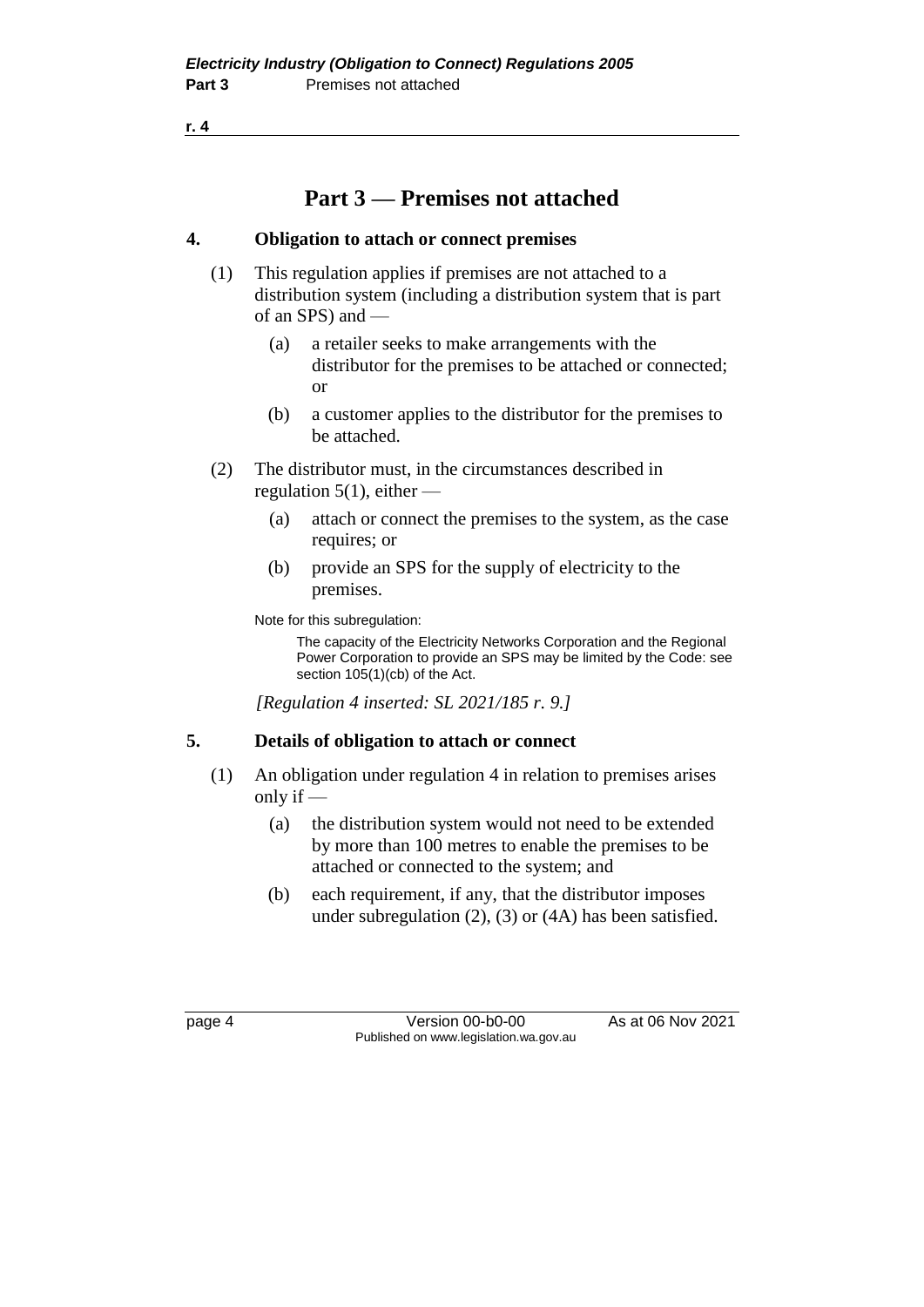- (1B) Subregulation (3) applies if the distributor proposes to satisfy the obligation by connecting the premises to the distribution system.
- (1C) Subregulation (4A) applies if the distributor proposes to satisfy the obligation by providing an SPS for the supply of electricity to the premises.
	- (2) Before the end of the second complete business day after arrangements are sought to be made, or the application is made, under regulation 4 for the premises to be attached to the distribution system, the distributor may impose any of the requirements described in subregulation (4)(a) or (b).
	- (3) Before the end of the second complete business day after arrangements are sought to be made under regulation 4 for the premises to be connected to the distribution system, the distributor may impose any of the requirements described in subregulation (4).
	- (4) The requirements that the distributor may impose are
		- (a) that the agreement of the owner of any land through which any extension of the distribution system that is needed would pass, or on which any part of the distribution system is to be installed, be obtained to anything affecting the land that is necessary for the connection to be established and maintained;
		- (b) that a contract be entered into accepting liability to pay to the distributor —
			- (i) the amount that it costs, or would cost, the distributor to make the connection in the lowest cost way that is sustainable for making connections of that kind in accordance with

As at 06 Nov 2021 Version 00-b0-00 Page 5 Published on www.legislation.wa.gov.au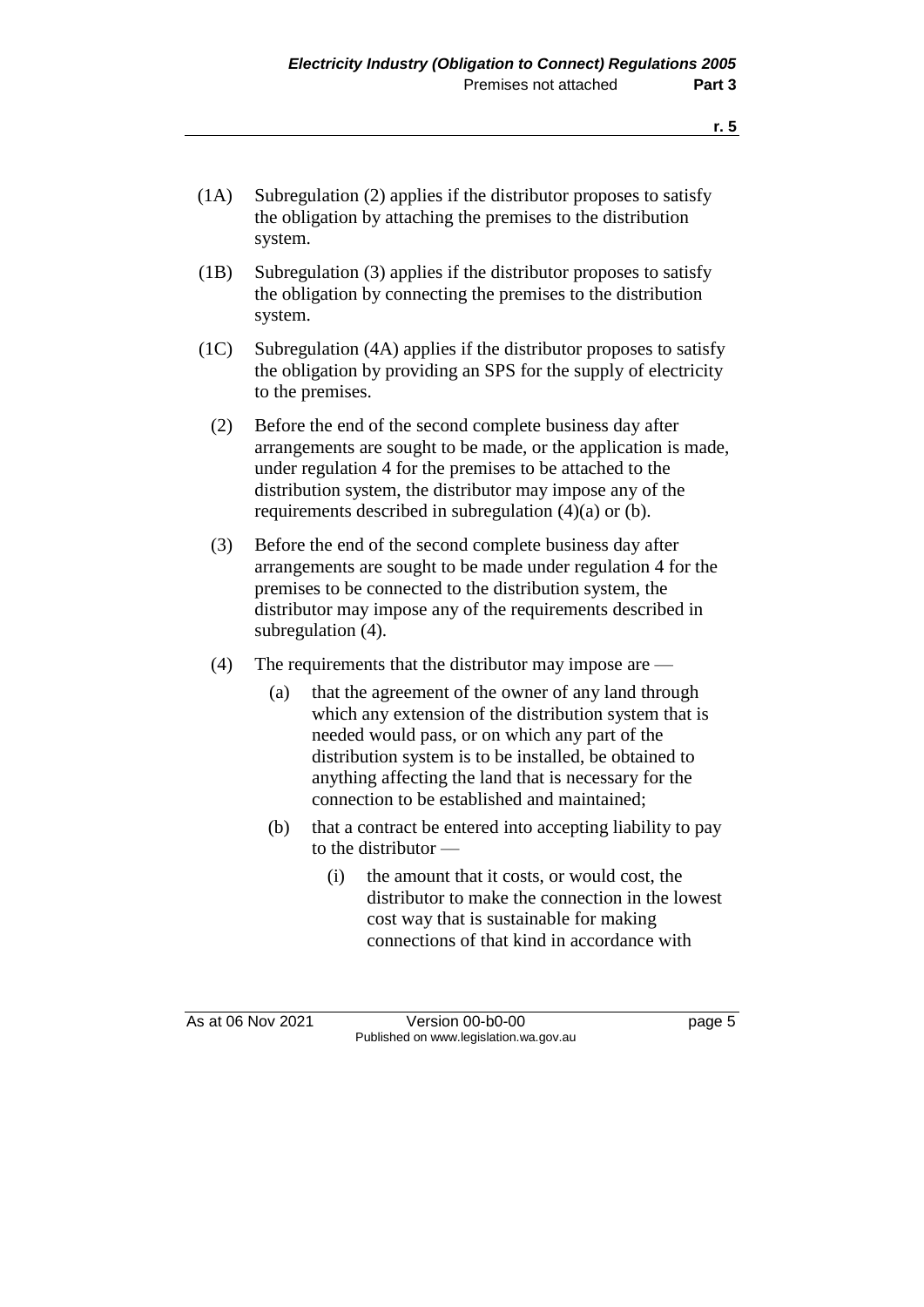#### **r. 5A**

accepted good industry practice as it would be applied by a prudent distributor; or

- (ii) any greater amount that it is agreed to be paid for the distributor to make the connection in any other way;
- (c) that a contract be entered into with the distributor for the transportation of the electricity to be supplied through the connection.
- (4A) Before the end of the  $5<sup>th</sup>$  complete business day after arrangements are sought to be made, or the application is made, under regulation 4, the distributor may impose any of the requirements described in regulation 5A.
	- (5) If the distributor decides to satisfy the obligation under regulation 4 by attaching or connecting the premises to the distribution system, the obligation includes an obligation to extend the distribution system to a suitable connection point.
	- (6) The capacity and standard of the extension or SPS must be adequate for the supply required and in accordance with accepted good industry practice as it would be applied by a prudent distributor.

*[Regulation 5 amended: SL 2021/185 r. 10.]*

### **5A. Requirements for installation of SPS**

- (1) The distributor may require that the agreement of the owner of any land on which a part of the SPS is to be installed be obtained to anything affecting the land that is necessary for the SPS to be installed and maintained.
- (2) The distributor may require that a contract be entered into accepting liability to pay to the distributor —
	- (a) the amount that it would cost the distributor to provide an SPS in a way that efficiently minimises costs in accordance with accepted good industry practice as it would be applied by a prudent distributor; or

page 6 Version 00-b0-00 As at 06 Nov 2021 Published on www.legislation.wa.gov.au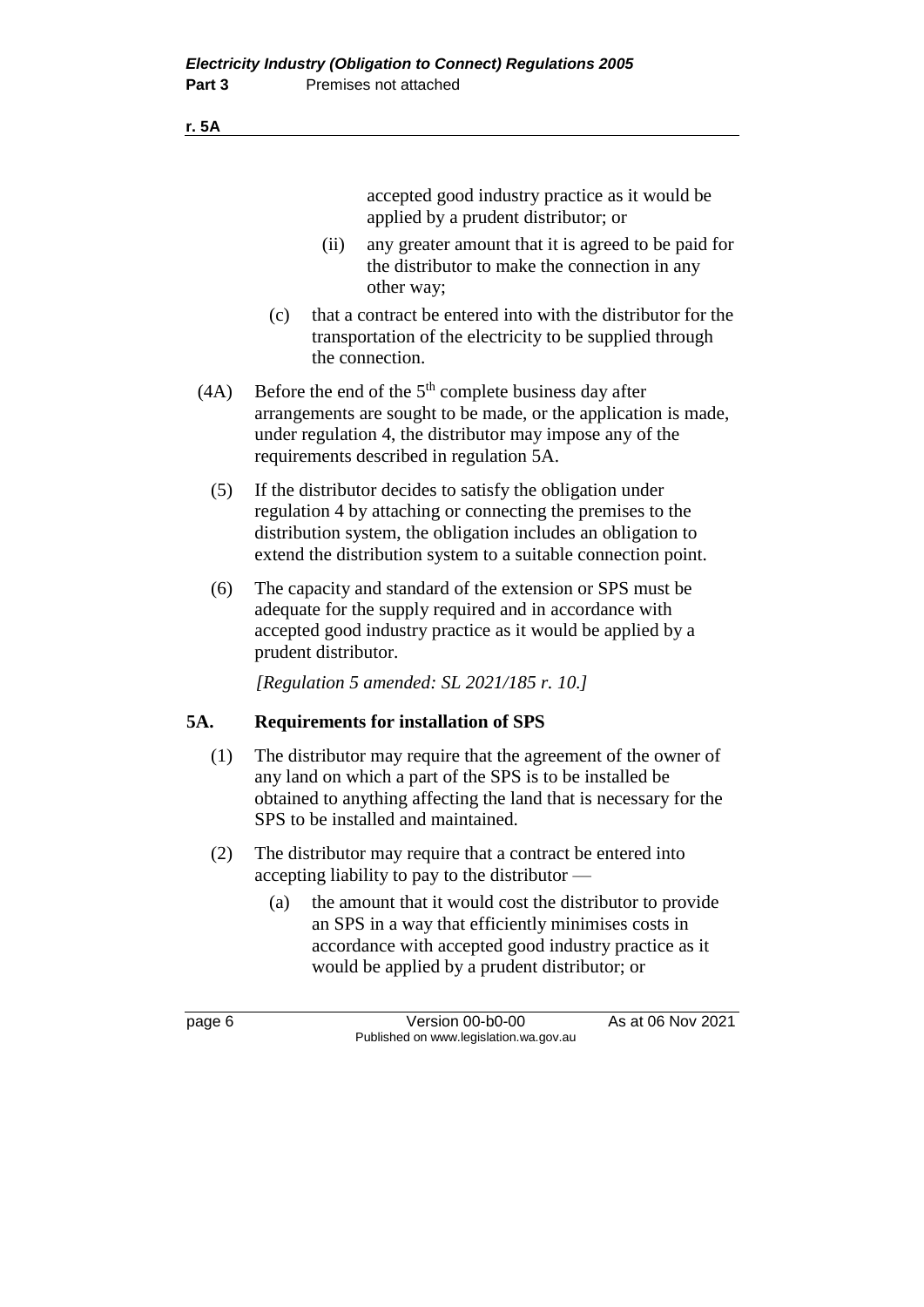(b) any greater amount that it is agreed to be paid.

Note for this subregulation:

A modified version of this subregulation applies in relation to an arrangement sought or an application made during any 2-year notice period applicable in relation to the distribution system: see regulation 13.

(3) The distributor may require that a contract be entered into with the distributor for the transport of the electricity to be supplied by the SPS.

*[Regulation 5A inserted: SL 2021/185 r. 11.]*

### **6. Time for complying with obligation**

- (1) If the distributor decides to satisfy an obligation under regulation 4 by attaching or connecting the premises to the distribution system, it is required to do so before the time limit imposed by subregulation (2).
- (2) The time limit for the purposes of subregulation  $(1)$  is
	- (a) the end of the 20th business day after the day on which the obligation arises; or
	- (b) any later time to which the customer agrees in writing.
- (2A) If the distributor decides to satisfy an obligation under regulation 4 by providing an SPS for the supply of electricity to the premises, it is required to do so before the time limit imposed by subregulation (2B).
- (2B) The time limit for the purposes of subregulation  $(2A)$  is
	- (a) the end of the period of 6 months beginning on the day on which the obligation arises; or
	- (b) any later time to which the customer agrees in writing.
	- (3) If, during any of the time that this regulation gives the distributor for complying with the obligation, any written law prevents the distributor from complying, subregulation (2) or (2B) (whichever is relevant) applies as if the obligation arises

As at 06 Nov 2021 Version 00-b0-00 Page 7 Published on www.legislation.wa.gov.au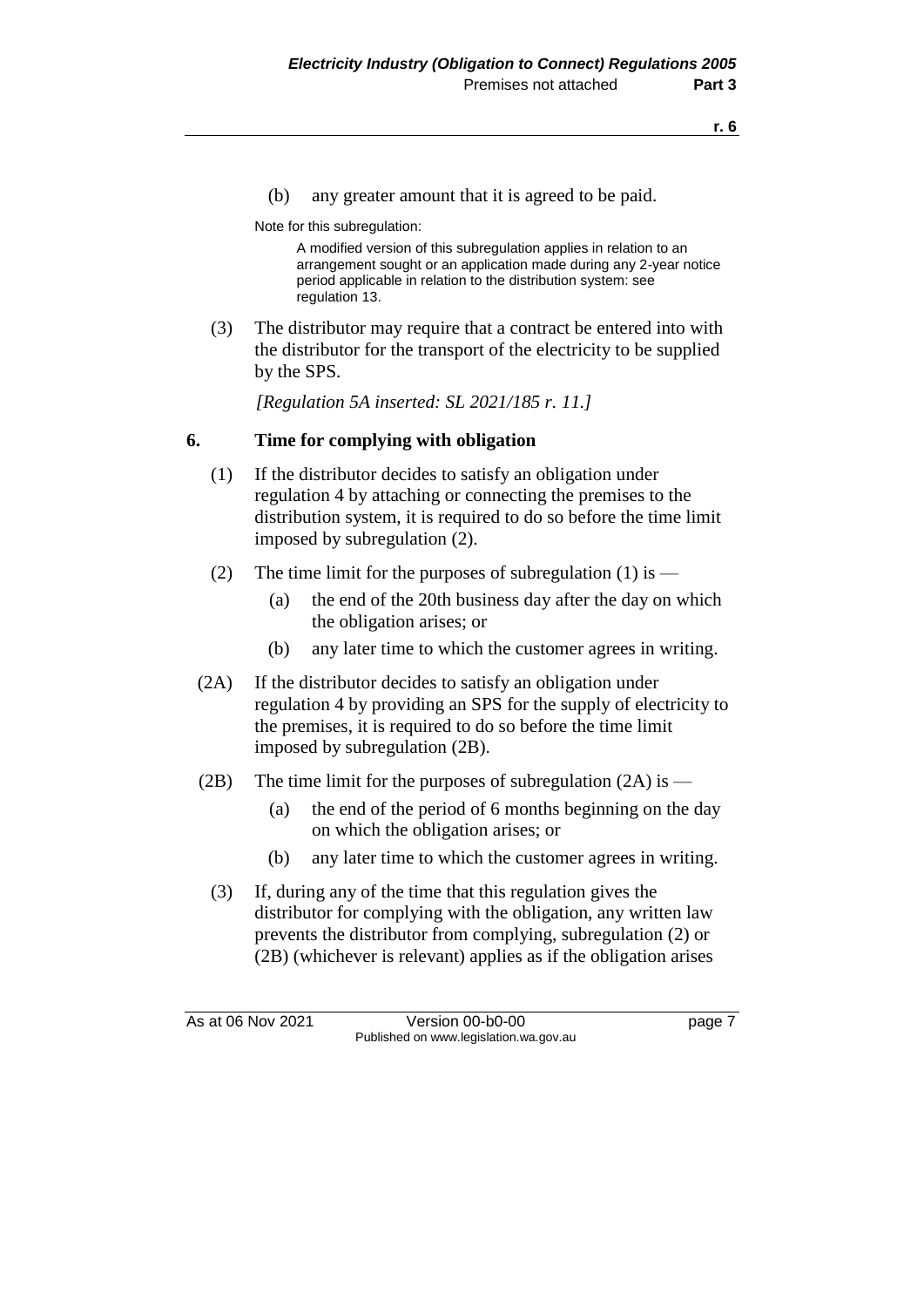when the written law ceases to prevent the distributor from complying.

*[Regulation 6 amended: SL 2021/185 r. 12.]*

page 8 Version 00-b0-00 As at 06 Nov 2021 Published on www.legislation.wa.gov.au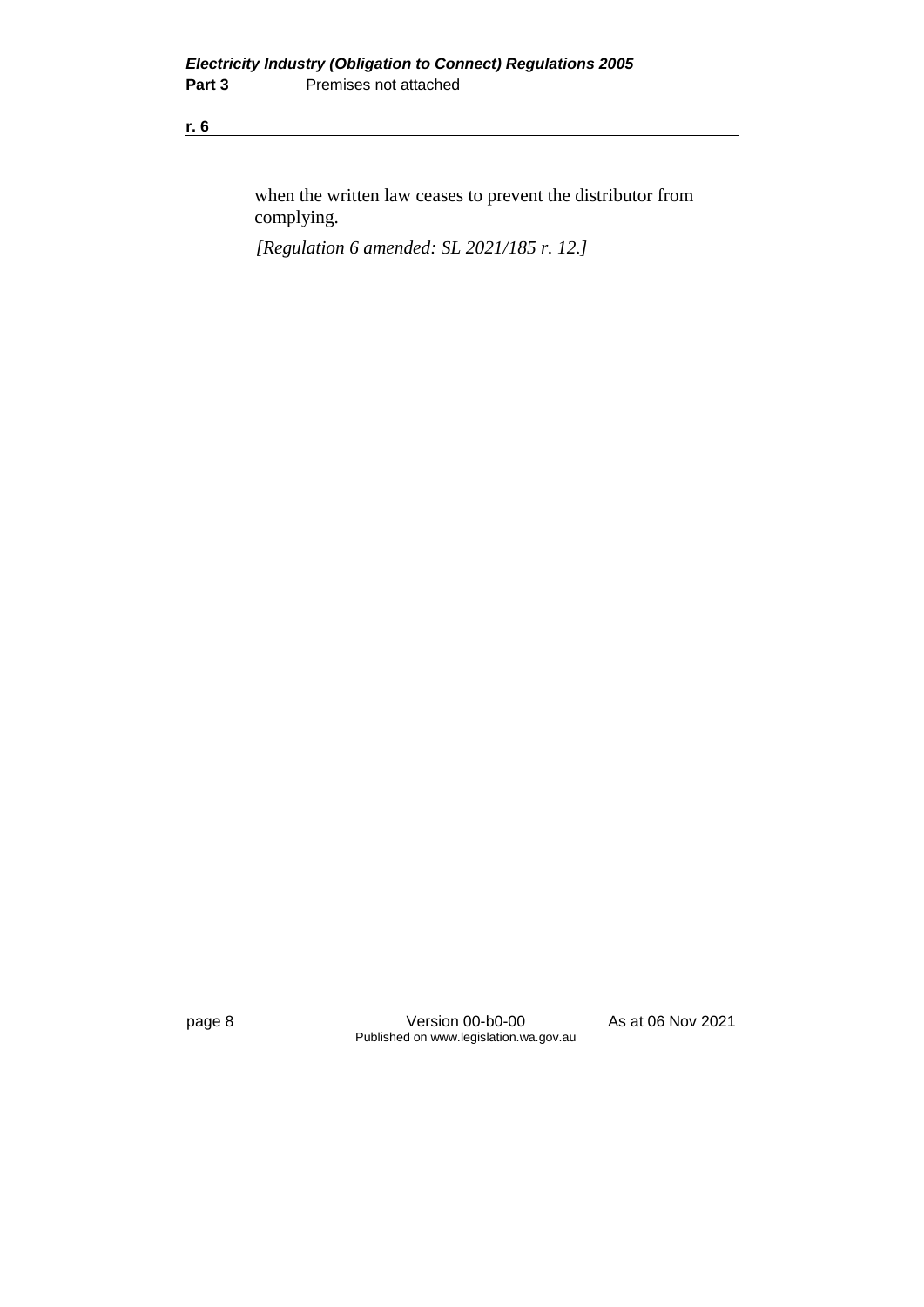## **Part 4 — Premises already attached**

### **7. Obligation to energise premises**

- $(1)$  If
	- (a) premises are attached to a distribution system but are not energised;
	- (b) a retailer applies to the distributor for the premises to be energised; and
	- (c) a requirement, if any, that the distributor imposes under subregulation (2) has been satisfied,

the distributor must energise the premises.

(2) Before the end of the time limit fixed by regulation 8 for the energisation of premises, the distributor may impose a requirement that a contract be entered into with the distributor for the transportation of the electricity to be supplied through the connection.

#### **8. Time for complying with obligation**

- (1) If a distributor is obliged under regulation  $7(1)$  to energise premises, it is required to do so before the time limit imposed by subregulation  $(2)$ .
- (2) The time limit under this subregulation is
	- (a) if the premises are within the metropolitan area
		- (i) the end of the first business day after the day on which the application under regulation  $7(1)$  is received if it is received before 3 p.m. on a business day;
		- (ii) the end of the second business day after the day on which the application under regulation  $7(1)$  is received if it is received on a business day, but not before 3 p.m., or on a day that is not a business day;

As at 06 Nov 2021 Version 00-b0-00 Page 9 Published on www.legislation.wa.gov.au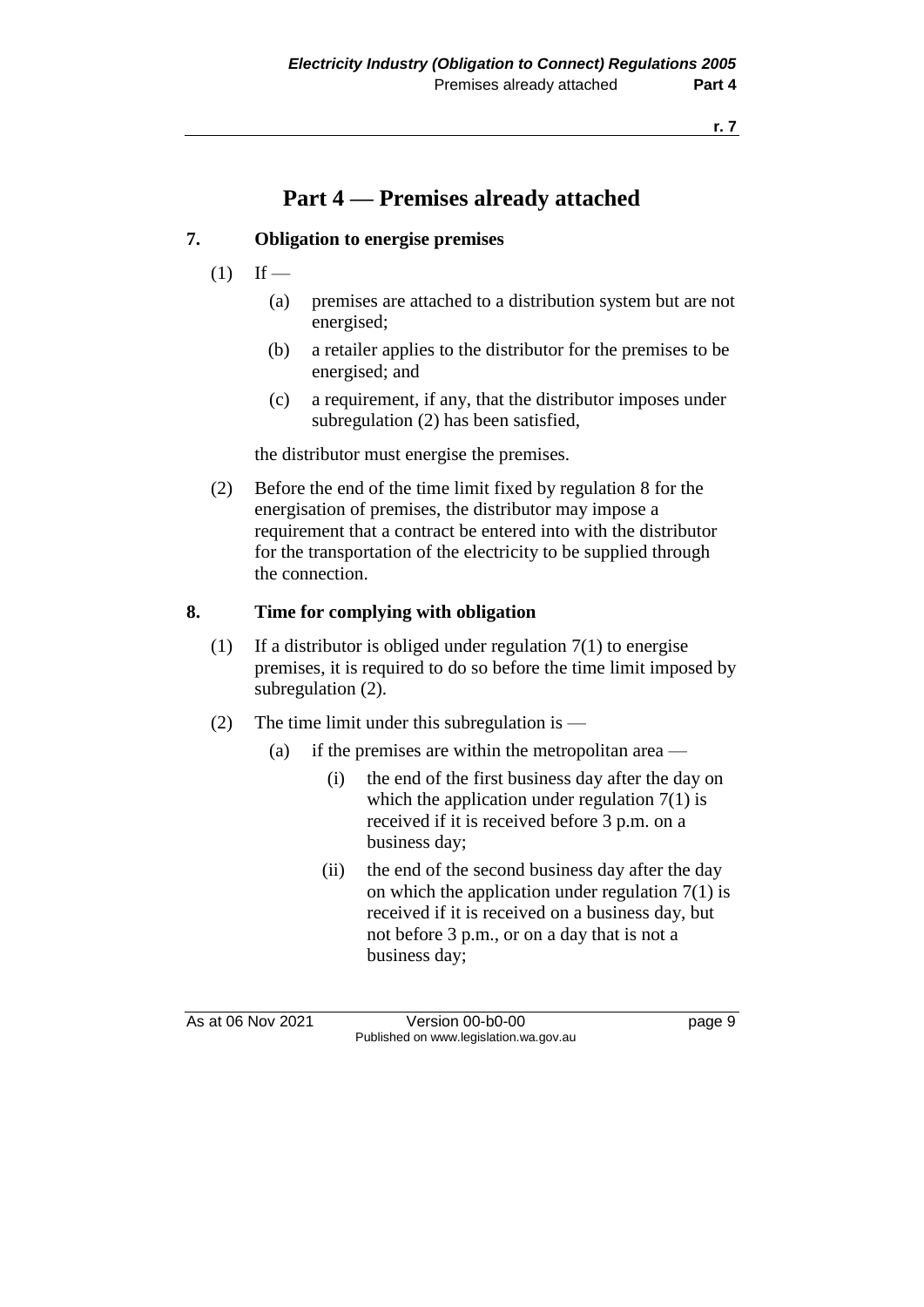- (b) if the premises are not within the metropolitan area
	- (i) the end of the fifth business day after the day on which the application under regulation  $7(1)$  is received if it is received before 3 p.m. on a business day;
	- (ii) the end of the sixth business day after the day on which the application under regulation  $7(1)$  is received if it is received on a business day, but not before 3 p.m., or on a day that is not a business day,

or any later time to which the customer agrees in writing.

(3) If, during any of the time that this regulation gives the distributor for energising the premises, any written law prevents the distributor from doing so, subregulation (2) applies as if the application under regulation 7(1) were received when the written law ceases to prevent the distributor from energising the premises.

page 10 Version 00-b0-00 As at 06 Nov 2021 Published on www.legislation.wa.gov.au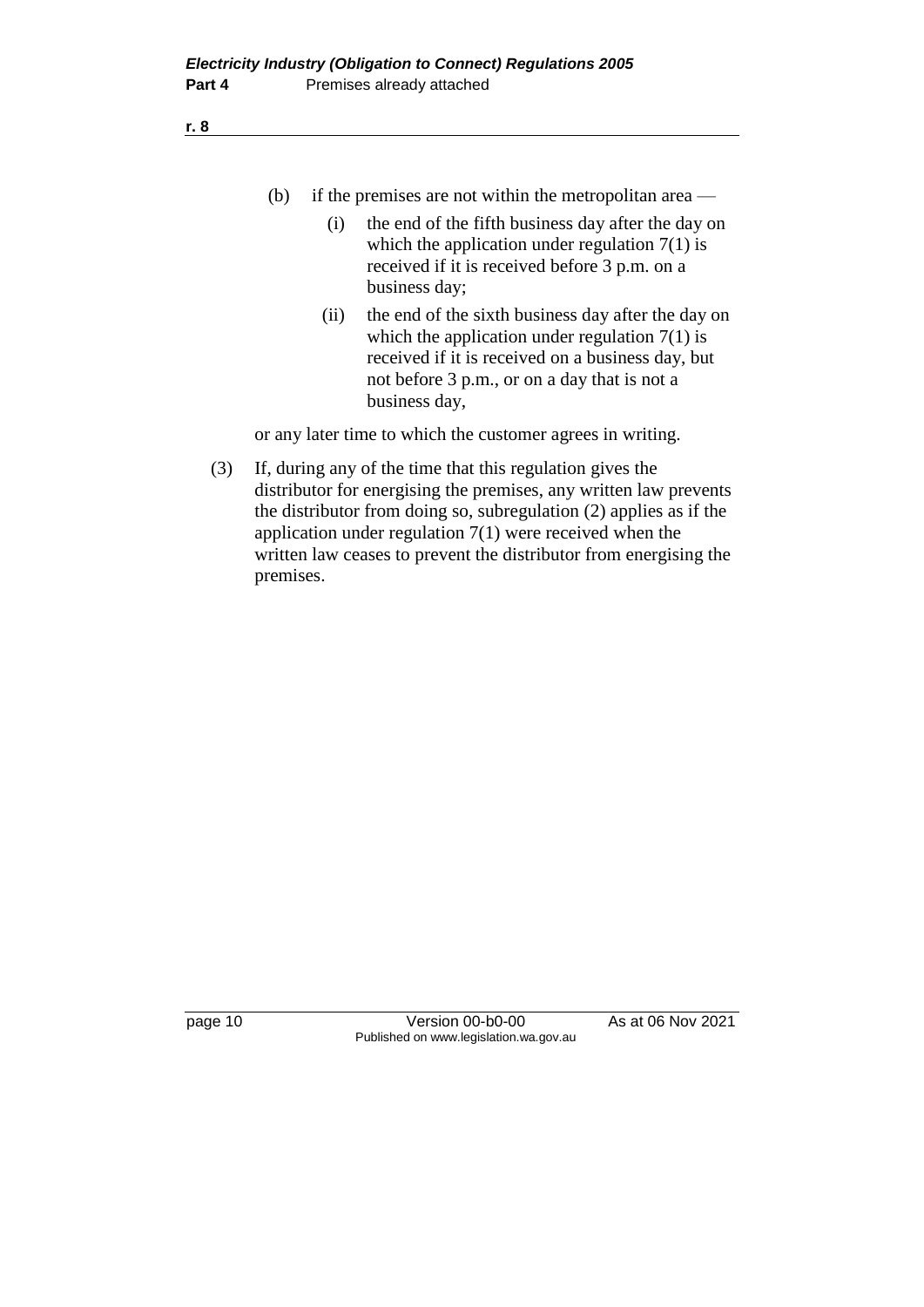## **Part 5 — Decommissioning distribution systems**

*[Heading inserted: SL 2021/185 r. 13.]*

## **9. Term used: commencement day**

In this Part —

*commencement day* means the day on which the *Electricity Industry Regulations Amendment (Stand-Alone Power Systems) Regulations 2021* regulation 13 comes into operation.

*[Regulation 9 inserted: SL 2021/185 r. 13.]*

### **10. Application of Part**

- (1) This Part applies in relation to a distribution system of an electricity corporation and not in relation to any other distribution system.
- (2) This Part does not apply to or in relation to a customer who consumes more than 50 MWh of electricity per annum.
- (3) This Part does not apply in relation to  $-$ 
	- (a) a distribution system that is part of an SPS; or
	- (b) a distribution system or a part of a distribution system that was decommissioned before commencement day.

*[Regulation 10 inserted: SL 2021/185 r. 13.]*

#### **11. Preserved obligation to connect**

If a distribution system or a part of a distribution system is decommissioned, Part 3 applies, with all necessary modifications, in relation to the distribution system or part as if it had not been decommissioned, and so applies until the end of the period of 10 years beginning on the day on which the distribution system or part was decommissioned.

*[Regulation 11 inserted: SL 2021/185 r. 13.]*

As at 06 Nov 2021 Version 00-b0-00 page 11 Published on www.legislation.wa.gov.au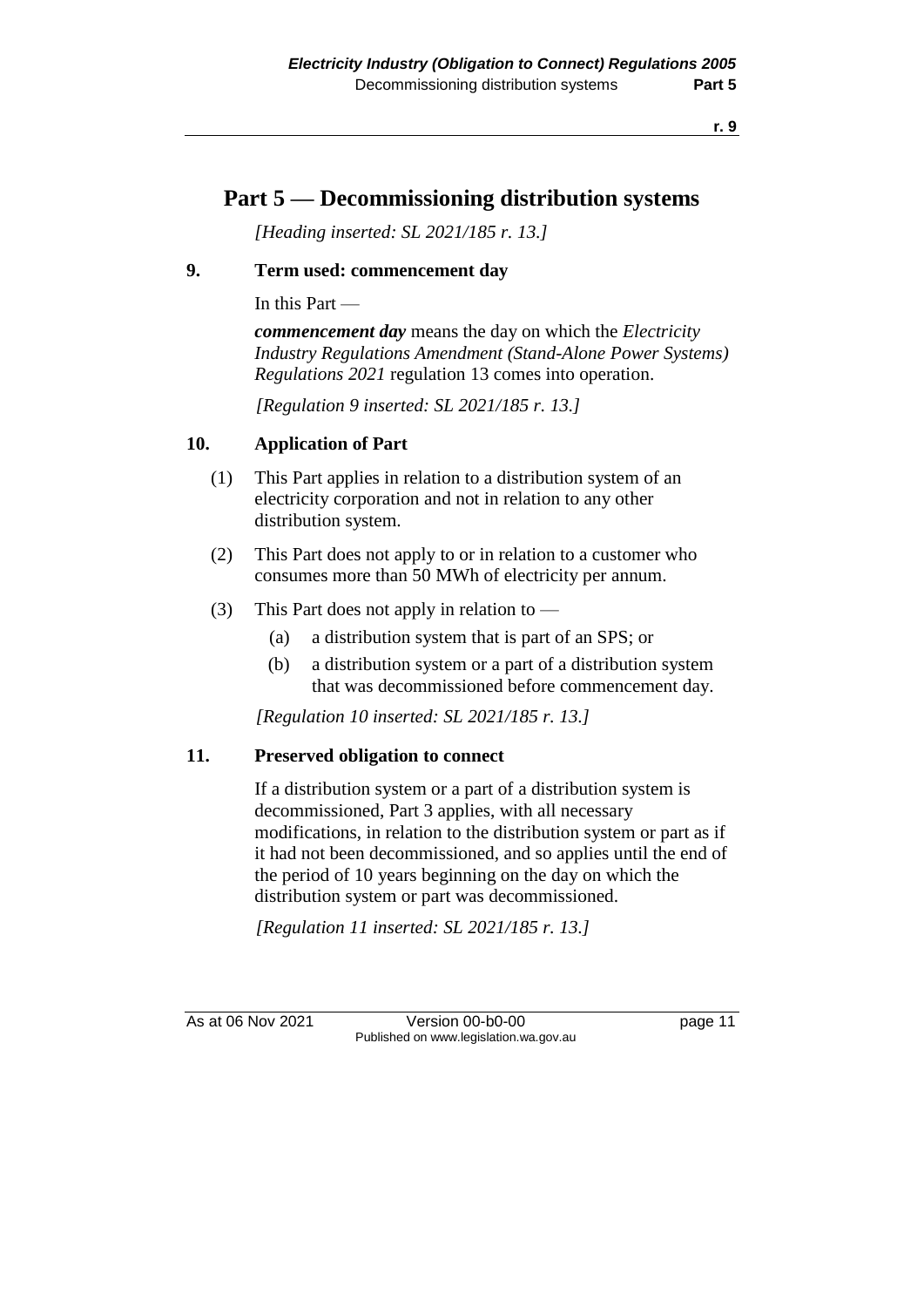```
r. 12
```
### **12. Notice of proposed decommissioning**

- (1) A distributor that proposes to decommission a distribution system or a part of a distribution system must notify —
	- (a) the owner of each premises attached to the distribution system or part; and
	- (b) the owner of each premises in relation to which the requirement in regulation  $5(1)(a)$  is satisfied in relation to the distribution system or part.
- (2) The distributor must comply with subregulation (1) before decommissioning the distribution system or part, but a failure to do so does not prevent the decommissioning of the distribution system or part.
- (3) If a distributor does not comply with subregulation (1) in relation to premises before the day on which the distribution system or part is decommissioned, the distributor is, for the purposes of this Part, taken to have notified the owner of the premises on the day on which the distribution system or part is decommissioned.
- (4) A distributor that has complied with subregulation (1) in relation to premises, need not comply with the obligation again in relation to the premises and the proposal.

Example for this subregulation:

There is a new owner of the premises after notification but before decommissioning occurs.

*[Regulation 12 inserted: SL 2021/185 r. 13.]*

### **13. Price-capping for arrangement sought or application made during 2-year notice period**

 $(1)$  In this regulation —

*2-year notice period*, in relation to premises, means the 2-year period beginning on the day on which the owner of the premises is notified of the proposal to decommission the part of the distribution system.

page 12 Version 00-b0-00 As at 06 Nov 2021 Published on www.legislation.wa.gov.au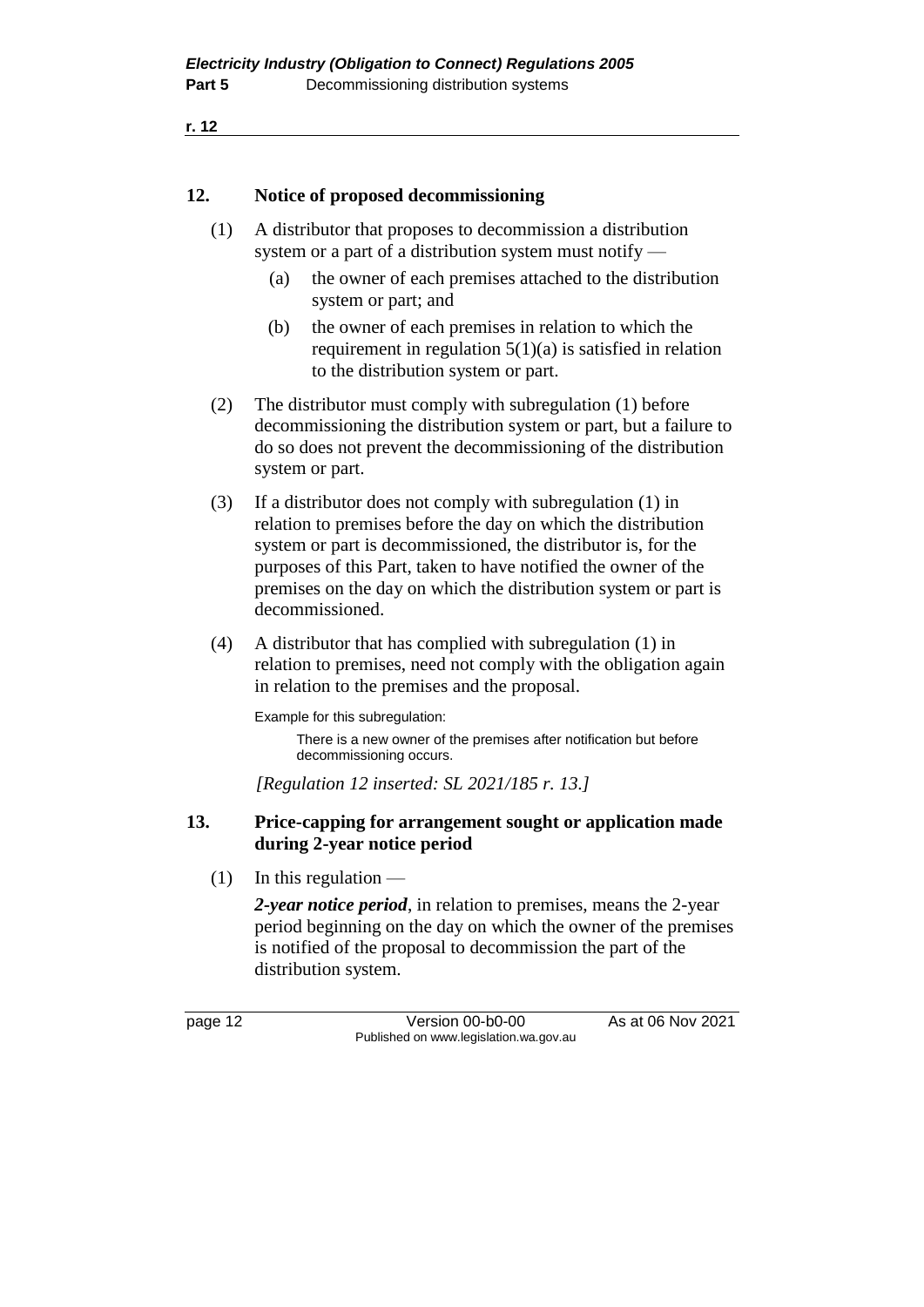Note for this definition:

A 2-year notice period may occur wholly before or wholly after decommissioning or partly before and partly after decommissioning, depending on when the owner of the premises is notified of the proposal to decommission.

- (2) Subregulation (3) applies in relation to an arrangement sought or an application made, as described in regulation 4(1), for premises to be connected or attached to a part of a distribution system if —
	- (a) the distributor has notified the owner of the premises that the distributor proposes to decommission that part of, or the whole of, the distribution system (whether notification is given before, on or after commencement day); and
	- (b) the arrangement was sought or application was made
		- (i) on or after commencement day; and
		- (ii) during the 2-year notice period for the premises.
- (3) Regulation 5A (including as it may apply under regulation 11) applies in relation to the arrangement sought or application made as if regulation 5A(2) were as follows:
	- (2) The distributor may require that a contract be entered into accepting liability to pay to the distributor —
		- (a) the lesser of  $-$ 
			- (i) the amount that it would cost the distributor to provide an SPS in a way that efficiently minimises costs in accordance with accepted good industry practice as it would be applied by a prudent distributor; and
			- (ii) the amount that it would cost the distributor to make the connection (to the distribution system) in the lowest cost way that is sustainable for making

As at 06 Nov 2021 Version 00-b0-00 page 13 Published on www.legislation.wa.gov.au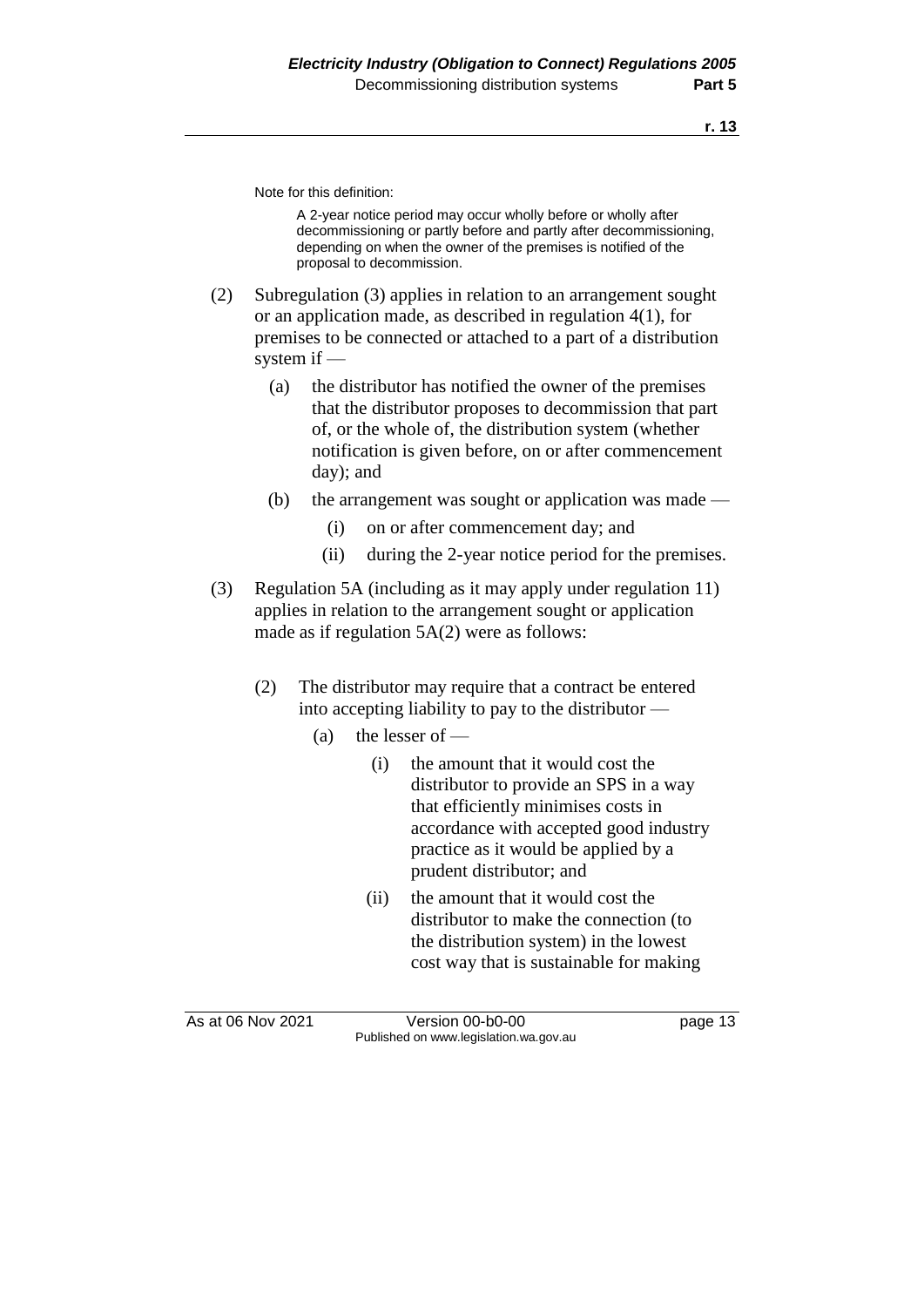connections of that kind in accordance with accepted good industry practice as it would be applied by a prudent distributor;

- or
- (b) any greater amount that it is agreed to be paid.
- (4) However, if the distributor no longer proposes to decommission that part of the distribution system, subregulation (2) (of this regulation) does not apply in relation to an arrangement sought or application made after that.

*[Regulation 13 inserted: SL 2021/185 r. 13.]*

page 14 Version 00-b0-00 As at 06 Nov 2021 Published on www.legislation.wa.gov.au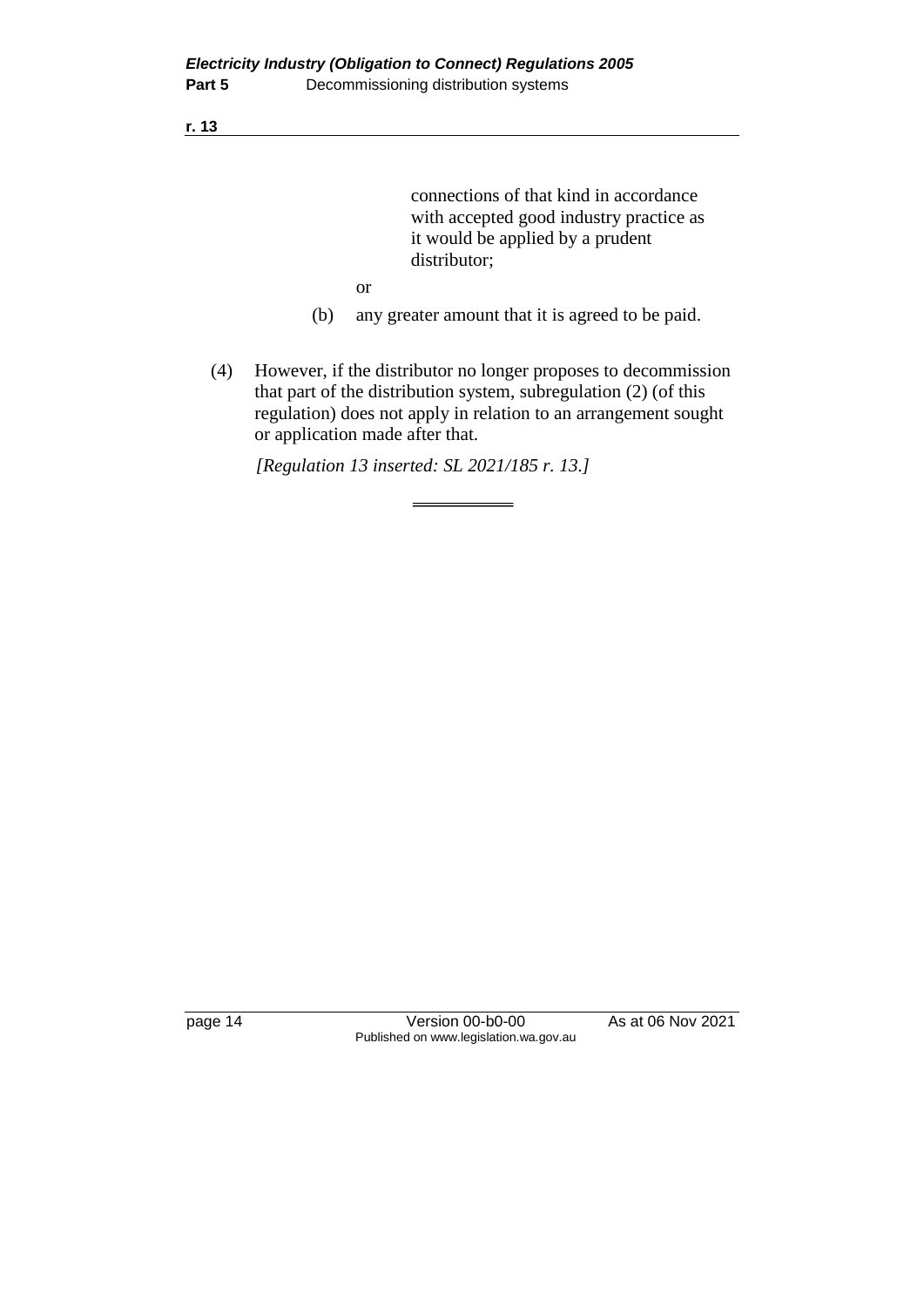## **Notes**

This is a compilation of the *Electricity Industry (Obligation to Connect) Regulations 2005* and includes amendments made by other written laws. For provisions that have come into operation see the compilation table.

## **Compilation table**

| <b>Citation</b>                                                                                      | <b>Published</b>          | <b>Commencement</b>         |
|------------------------------------------------------------------------------------------------------|---------------------------|-----------------------------|
| Electricity Industry (Obligation to<br><b>Connect</b> ) Regulations 2005                             | 4 Oct 2005<br>p. 4459-64  | 4 Oct 2005                  |
| Electricity Industry Regulations<br>Amendment (Stand-Alone Power)<br>Systems) Regulations 2021 Pt. 3 | SL 2021/185<br>5 Nov 2021 | 6 Nov 2021 (see r. $2(c)$ ) |

As at 06 Nov 2021 Version 00-b0-00 page 15 Published on www.legislation.wa.gov.au